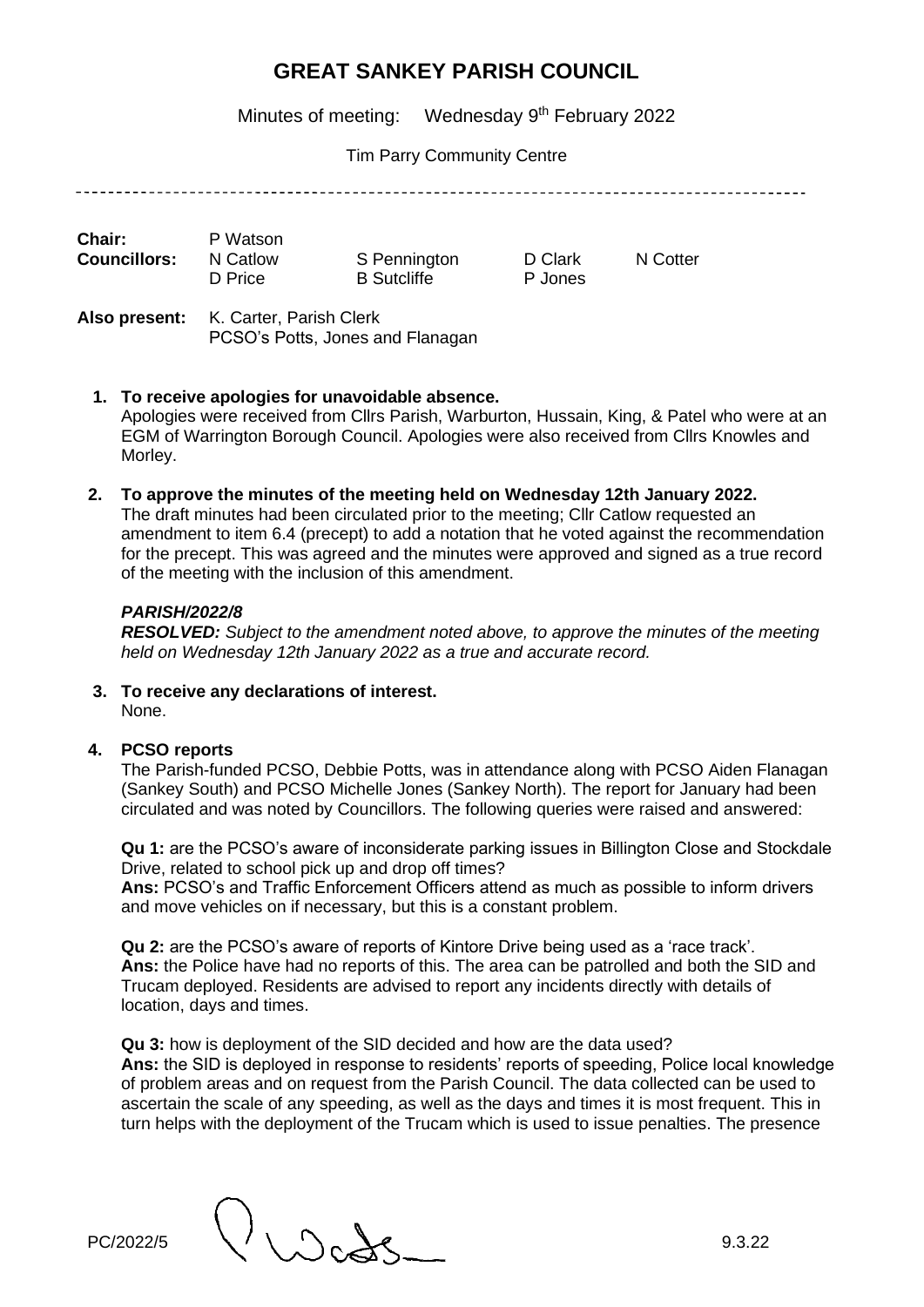Minutes of meeting: Wednesday 9<sup>th</sup> February 2022

Tim Parry Community Centre

of the SID reassures residents that any concerns are being taken seriously and reduces driver speeds and behaviour.

**Qu 4:** Is it possible to receive updates on outcomes as well as the number and location of incidents of ASB which are currently listed on the report?

**Ans:** this would be difficult. For any given incident of ASB, the perpetrator first has to be identified which is not always possible. If an identification is made, there is a process that is followed whether it is a first offence or a repeated offence. Any one report of ASB may also involve multiple individuals, so listing outcomes can be complex and time consuming.

**Qu 5:** Has there been any noticeable increase in ASB since the youth club closed at the Peace Centre in November?

**Ans:** No. ASB is low at present and is not confined to one distinct area but is spread out throughout the Parish. It does also tend to be seasonal, and increases often coincide with school holidays/end of exams etc. The Police are aware of this and manage patrols and specific operations appropriately to handle any increase.

**Qu 6:** Is it possible to compare levels of ASB from one year to the next? **Ans:** This can be done on a quarterly or annual basis. It is probably sensible to compare current levels to 2019 (pre-pandemic) for a more accurate measure of any patterns of behaviour.

The PCSO's asked the Council whether the youth bus would be available again this year for Whittle Hall. It was explained that this had been arranged through the Borough Councillors for the ward; the Parish Council will contact them to raise the question.

### **5. Community Projects Group: to be informed of the meeting held on 27.1.22**

**5.1 to receive the draft minutes of the meeting/receive a verbal report** 

The draft minutes were tabled at the meeting and the Chair of the Community Projects Group, Cllr Jones, gave a verbal update on the meeting, explaining the recommendations.

**5.2 to be informed of any recommendations for approval** 

CPG/2022/20 recommends approval of the Community Engagement Strategy, and this was discussed by members (see agenda item 7).

### **6. Finance Committee business**

#### **6.1 to be informed of the cancellation of the meeting of 1.2.22**

The Finance Committee meeting had been cancelled due to officer illness; business to be transacted is deferred to the March meeting.

#### **6.2 to be informed of, and ratify, payments and wages**

Invoices and wages were paid via online banking on the 1st February. The invoices all related to regular monthly invoices and previously approved works. The list of payments had been circulated to full Council for ratification and any questions. The Christmas tree was discussed in terms of obtaining better value for money next year; this will be progressed through the Community Projects Group. There were no further queries.

 $P<sub>C/2022/6</sub>$   $9.3.22$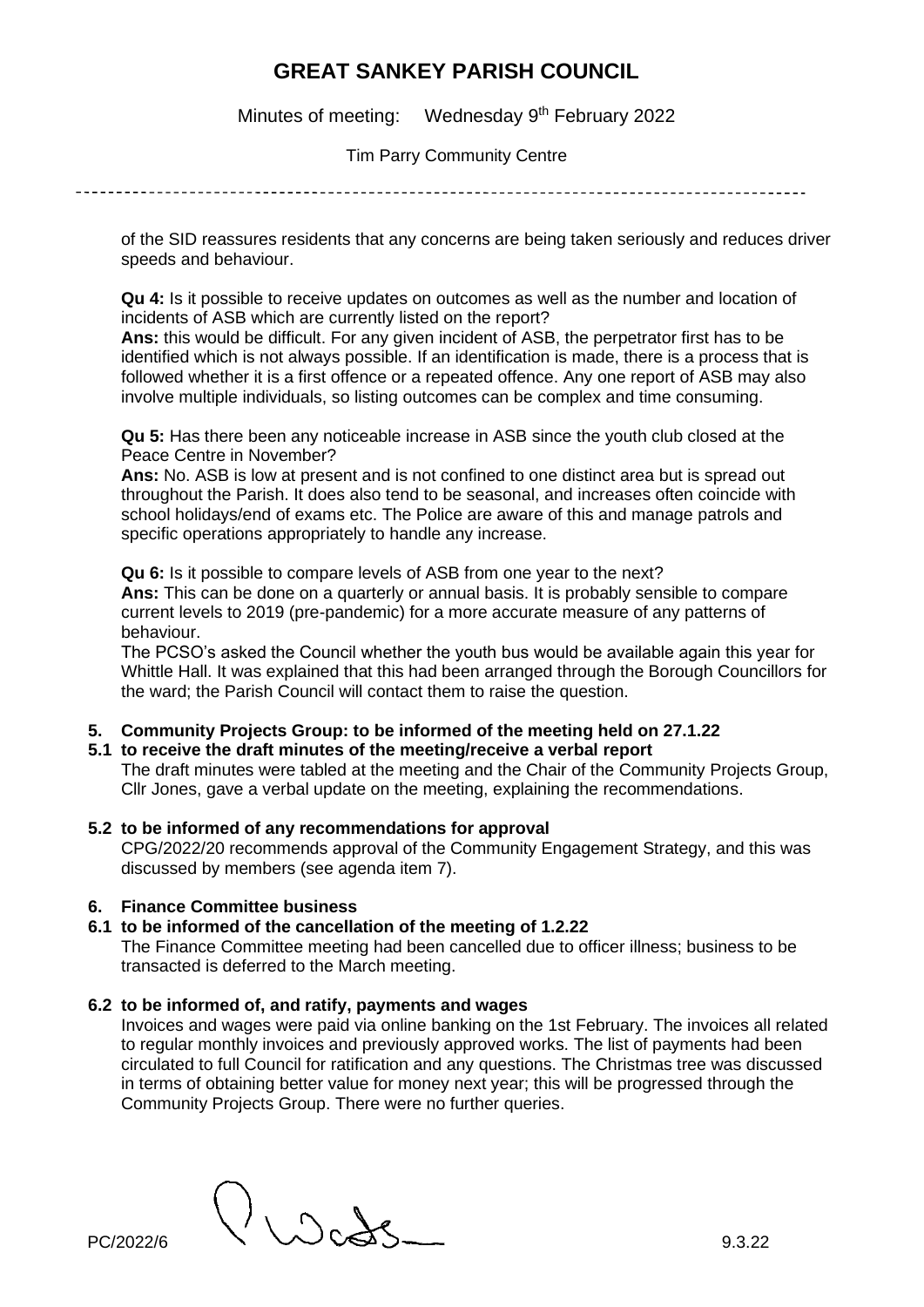Minutes of meeting: Wednesday 9<sup>th</sup> February 2022

Tim Parry Community Centre

## *PARISH/2022/9*

*RESOLVED: To approve payments made by Finance Committee on 1 Feb 2022.* 

### *PARISH/2022/10*

*RESOLVED: Alternative options for the Christmas tree located in Chapelford to be considered by the Community Projects Group.* 

**7. To receive a final draft of the Community Engagement Strategy for discussion and approval.** 

The Community Engagement Strategy sets out a way for the Parish Council to obtain views of residents to inform decisions on projects and council expenditure. It was proposed that the decision on approval is deferred to the March meeting to ensure all Councillors could vote. This proposal was not upheld. It was noted that all Councillors had received a copy of the strategy and could have commented prior to the meeting and a draft version had been considered in September 2021, as well as the Community Projects Group discussing the strategy in full resulting in the current recommendation. Further work will be necessary to draw up a delivery plan and members did not want to delay the start of this. The document was therefore approved.

#### *PARISH/2022/11 RESOLVED: To approve and adopt the Community Engagement Strategy.*

### **8. To receive an update on the project for Sankey Station.**

Following a meeting with Rise Associates to discuss the current status of the project and next steps to progress it, a costed proposal is expected for discussion at the March Parish Council meeting.

### **9. To consider suggestions to recognize the Queen's Platinum Jubilee weekend.**

A suggestion was made to celebrate the Platinum Jubilee and coordinate with the request from WEGS WI and Stitch Station to decorate Vicarage Community Park with knitted/crocheted bunting (agenda item 12). One idea was to provide refreshments on the park using an outside caterer. Several concerns were raised, and it was agreed more thought is required and alternative ideas should also be considered. Further discussion was deferred to March.

- **10. Report from Borough Councillors on items of note within the Parish of Great Sankey.**  There were no Borough Councillors present.
- **11. To consider planning applications received by the Council and decide if any objections are to be raised.**

The list of applications and decisions were noted with no questions or comments. Cllr Catlow mentioned an issue with containers installed near the Rose Inn; WBC have been informed.

**12. To consider correspondence received by the Council and decide if any action is required.** 

**Item 1:** Consultation on Environmental Scoping Report for proposed development of the HyNet North West Hydrogen pipeline. It was noted that the hydrogen is intended for

PC/2022/7  $\bigcup \bigcup \bigcirc \bigcirc \bigcirc$  9.3.22